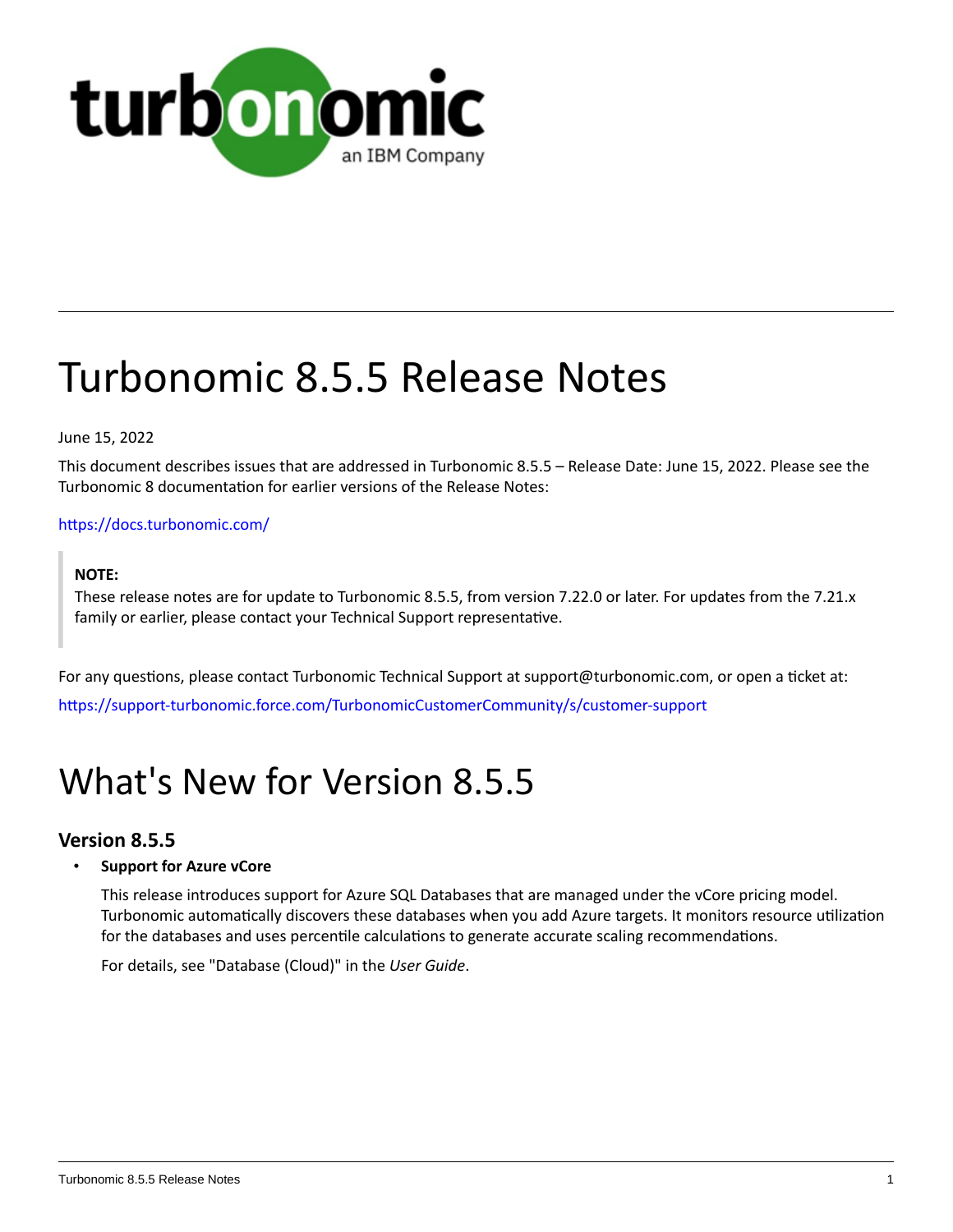

# Versioning Explanation

Turbonomic versioning uses V-R-M elements (Version, Release, Modification) in the version number to express the status of a given release, as follows:

| <b>Numbered Element</b>                                       | <b>Example</b> | <b>Description</b>                                                                                                                                                           |
|---------------------------------------------------------------|----------------|------------------------------------------------------------------------------------------------------------------------------------------------------------------------------|
| <b>V</b> - Version number                                     | 8.X.X          | Changes to platform architecture or significant changes to<br>$\bullet$<br>data models                                                                                       |
| <b>R</b> - Release number                                     | X.2.X          | Major feature changes<br>$\bullet$                                                                                                                                           |
| M - Modification number is ze-<br>ro $(0)$                    | X.X.0          | A quarterly release<br>$\bullet$<br>All preview features from previous bi-weekly releases are<br>$\bullet$<br>now GA<br>No new preview features in this release<br>$\bullet$ |
| M - Modification number is<br>greater than zero (1 or higher) | X.X.3          | A bi-weekly release<br>$\bullet$<br>Can include new preview features<br>٠<br>Includes fixed issues<br>$\bullet$                                                              |

## **NOTE:**

For API developers, the X.X.1 release can include final implementations of deprecated API features. These final implementations can make API changes that are not backward-compatible.

## **NOTE:**

## **Deprecation Notice for Tbmigrate, the Classic-To-XL Migration Tool**

Starting with the 8.5.0 release of Turbonomic, we will no longer support the Classic-To-XL Migration Tool. This tool provides a scripted interface that you can use to migrate from Classic installations (the 6.x version families) to XL installations (the 8.x version families).

You can still use this tool to migrate from Classic to the 8.4.x version family. We recommend that you migrate to version 8.4.0, then update to the latest version.

If you need to perform a migration after we release Turbonomic 8.5.0, you will be instructed to install and migrate to version 8.4.0, and then update that installation to the later version.

For more information, see "Appendix: Migrating Turbonomic from Classic to XL" in the *Turbonomic Installation Guide*.

# Configuration Requirements

For this release of Turbonomic, you should satisfy the following configuration requirements.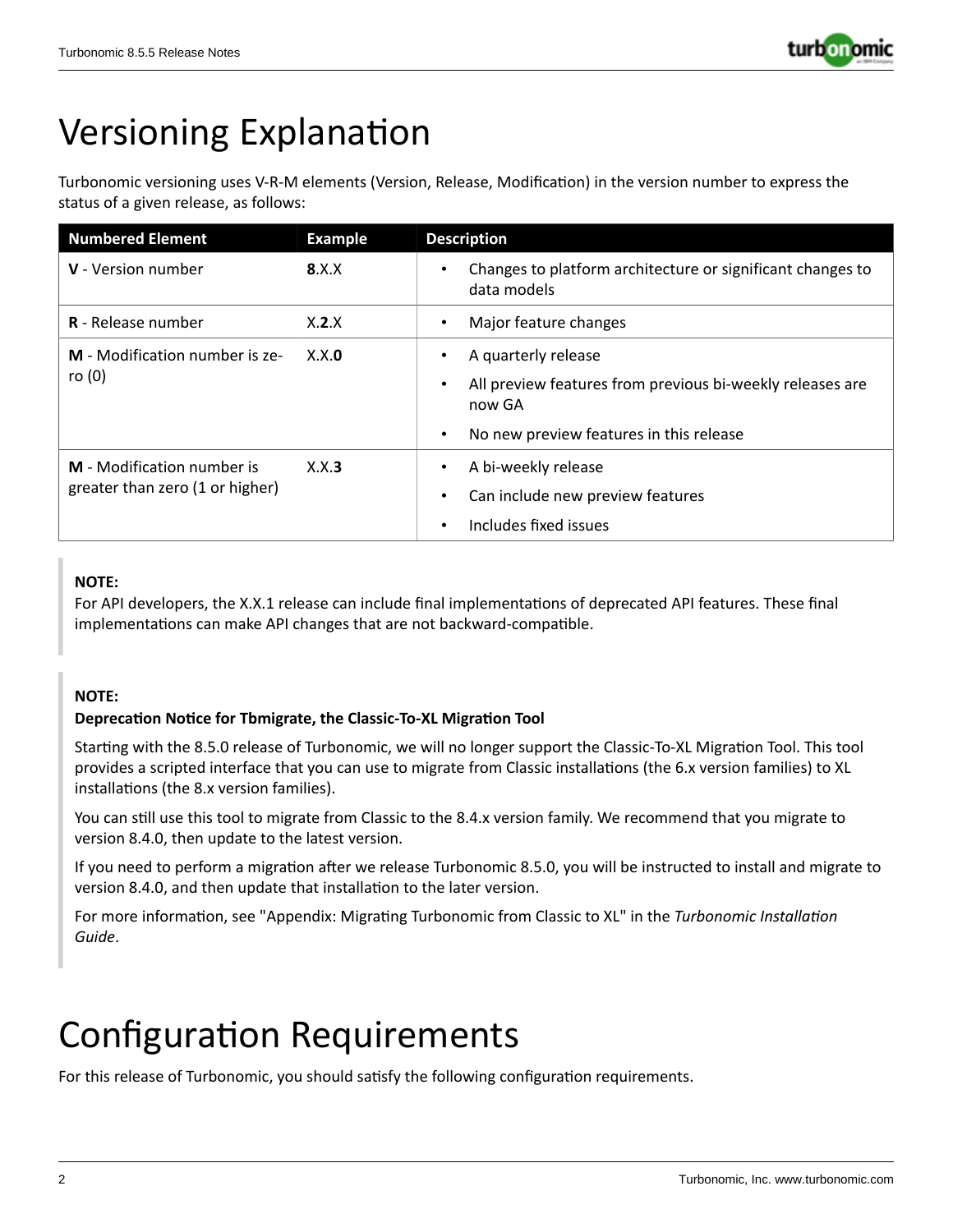

## **Turbonomic Updates and Operator Version**

Turbonomic deploys as a cloud-native application on a Kubernetes cluster. This cluster can be pre-configured on a VM that you deploy, or you can deploy Turbonomic to a Kubernetes cluster in your environment. In either case, Turbonomic uses an *Operator* to manage the application deployment.

For different versions of Turbonomic, we change the version of Operator you should use, as follows:

| <b>Product Version:</b> | <b>Operator Version:</b> |
|-------------------------|--------------------------|
| $8.5.4 - 8.5.5$         | 42.10                    |
| $8.5.2 - 8.5.3$         | 42.9                     |
| $8.4.6 - 8.5.1$         | 42.7                     |
| $8.4.4 - 8.4.5$         | 42.6                     |
| 8.4.3                   | 42.5                     |
| $8.4.1 - 8.4.2$         | 42.4                     |
| $8.3.5 - 8.4.0$         | 42.3                     |
| 8.3.4                   | 42.2                     |
| $8.3.2 - 8.3.3$         | 42.1                     |
| 8.3.1                   | 42.0                     |
| 8.3.0                   | 8.2                      |

When you update Turbonomic, you should be sure to always include the matching version of Operator in the update. When you perform an online or offline update according to the instructions in the Installation Guide, the procedure should automatically include the latest Operator.

If you have installed Turbonomic on a Kubernetes cluster, you might need to manually update the Operator version.

#### **OpenShift Installations of Turbonomic**

*For versions of OpenShift 4.x or later*, if you manage your installation via OpenShift Operator Hub, navigate the OPC Console to **Installed Operators**. Select the version of the Turbonomic Operator that you want to use, and click **Update**. This should update the Operator, and you can now update Turbonomic to the matching version.

#### **Other Kubernetes Installations of Turbonomic**

For installations on other supported Kubernetes platforms, you can update the Operator version in either one of two ways:

- Directly edit the running deployment of Turbonomic:
	- 1. Enter EDIT mode for your cluster.

kubectl edit deployment t8c-operator -n {YourNamespace}

2. Edit the Operator image.

```
Find and edit image: {required value}
```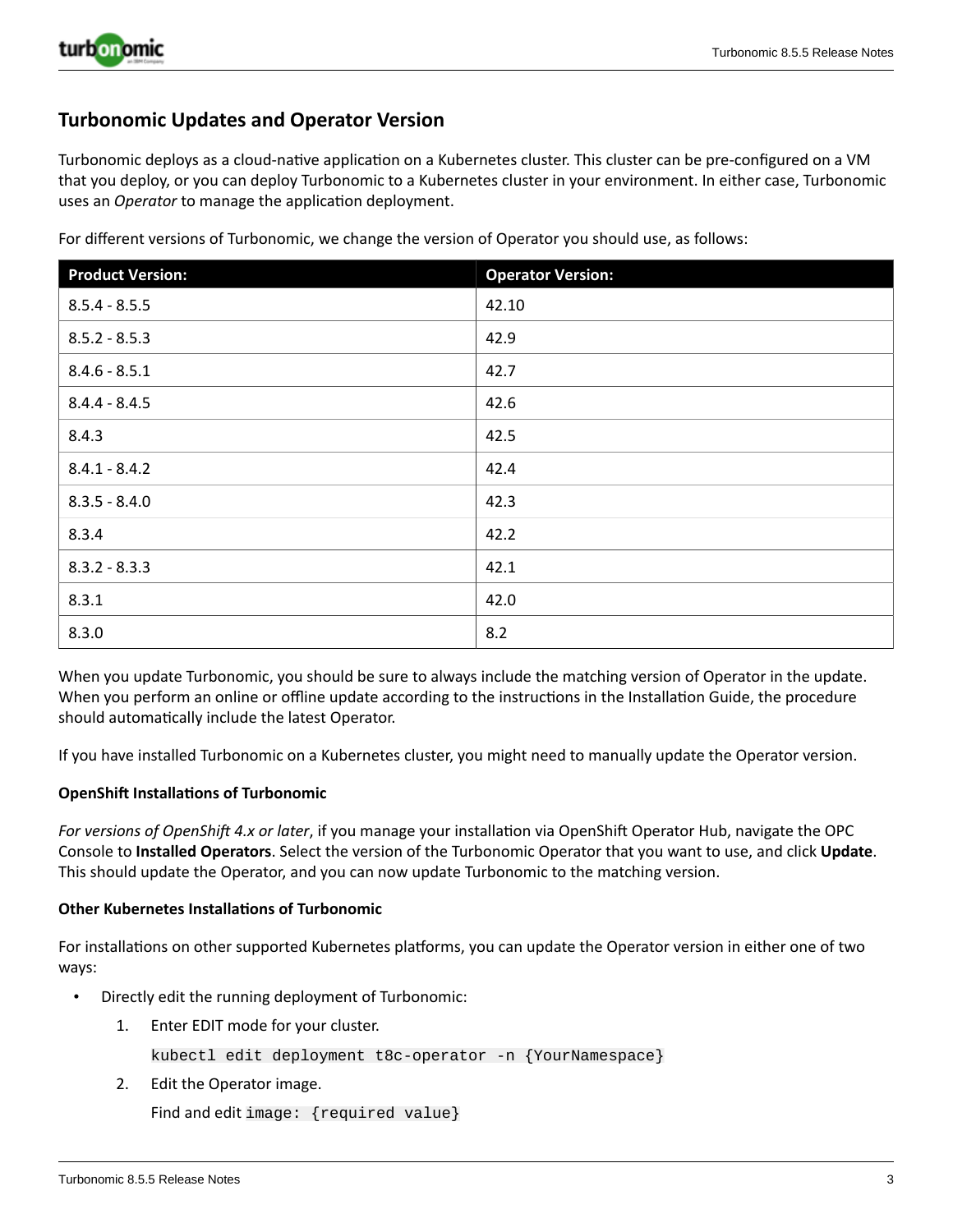

3. Validate that the Operator pod is ready.

Execute the command: kubectl get pods -n {YourNamespace}, and verify that the pod is running and ready.

- Edit the Turbonomic deployment YAML file:
	- 1. Open the Operator deployment file for editing.

In the location where you store your manifests, open the file operator.yaml. This should be the file that you use to deploy the t8c-operator pod.

2. Edit the Operator image.

Find and edit image: {required value}

3. Apply the change to the operator.

kubectl apply -f operator.yaml

4. Validate that the Operator pod is ready.

Execute the command: kubectl get pods  $-n$  {YourNamespace}, and verify that the pod is running and ready.

After you have updated the Operator version, and you have verified that the pod is running and ready, you can edit your Custom Resource declaration to update Turbonomic to the version that matches your Operator version.

For more information, contact your support representative.

# **Supported MariaDB Version for OVA and VHD Installations**

For its default historical database on OVA and VHD installations, Turbonomic currently supports MariaDB version 10.5.13. This support includes comprehensive testing and quality control for Turbonomic usage of the historical database.

## **IMPORTANT:**

Do not update MariaDB to later versions (10.5.14 or 10.5.15). Turbonomic does not support operation with versions later than 10.5.13 on OVA or VHD installations.

If you are running Turbonomic installed as an OVA or VHD image, and using the database that is included in that installation, then you must use version 10.5.13. For versions of Turbonomic that you installed as an OVA or VHD *before* version 8.4.6, it is likely that you need to update your MariaDB.

For information about updating your MariaDB instance, see "Verifying your MariaDB Version" in the latest version of the *Turbonomic Installation Guide*.

# **Required Database Capacities**

For Turbonomic versions 8.0.6 or later, your historical database must provide certain storage size capacities. For MariaDB or MySQL installations, you must ensure your database provides the necessary messaging and logging capacity.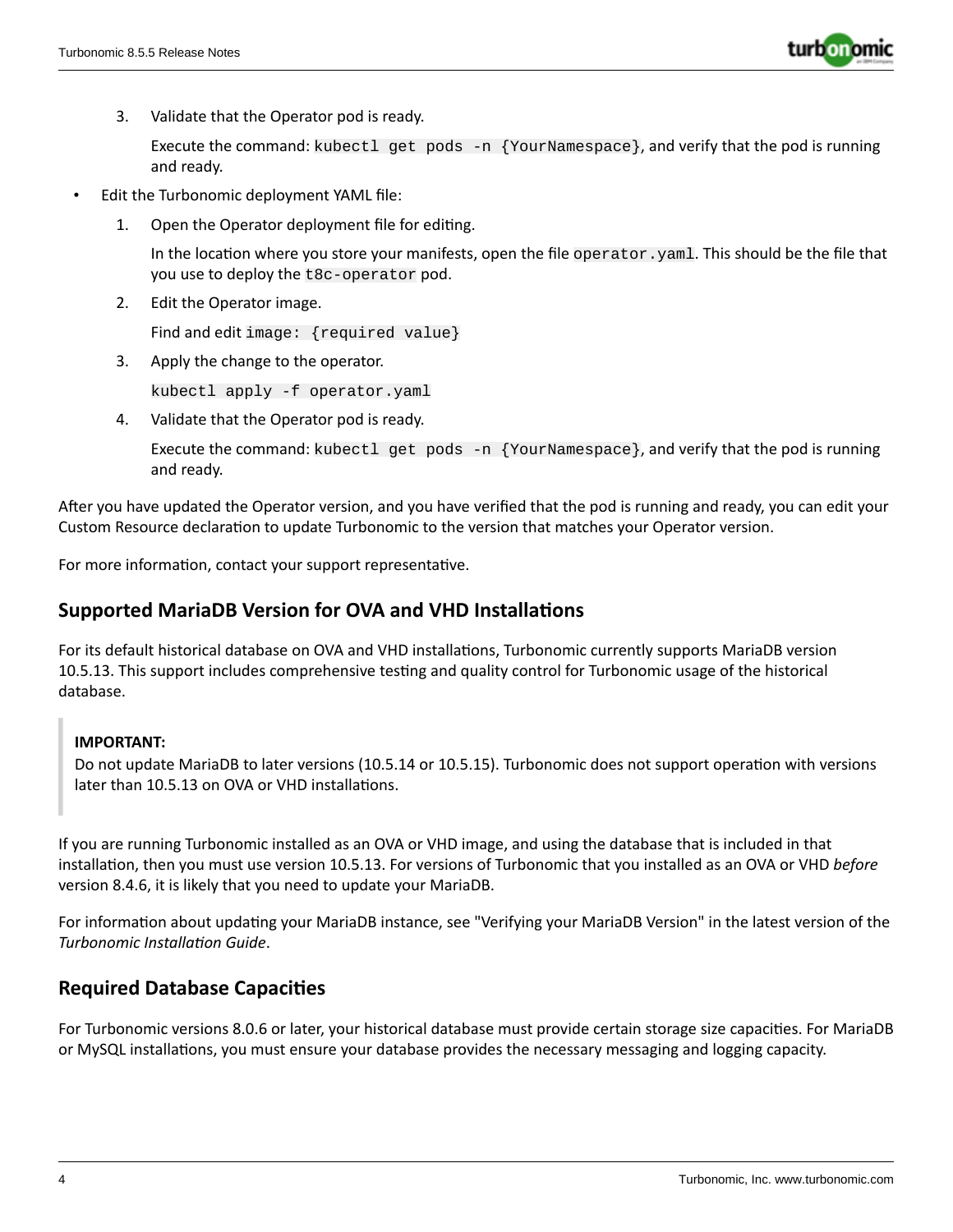

If you installed Turbonomic as an OVA, and use the included MariaDB for the historic database, the easiest way to set the correct capacities is to update your Turbonomic to version 8.0.7 or later. For more information, see "Increasing your Database Capacities" in the latest version of the *Turbonomic Installation Guide*.

## **SQL Modes for External Databases**

If you deploy Turbonomic to work with an external database instead of the included historical database, then you must specify the correct SQL modes for the database. Configure the database to support:

{{ERROR\_FOR\_DIVISION\_BY\_ZERO,NO\_AUTO\_CREATE\_USER,NO\_ENGINE\_SUBSTITUTION}}

In particular, the SQL modes should *not* include ONLY\_FULL\_GROUP\_BY, NO\_ZERO\_IN\_DATE, or NO\_ZERO\_DATE.

# **External Databases and Turbonomic Updates**

If you have deployed Turbonomic with an external database server, for some updates you might need to manually create a new database and user for that deployment. This is important if your external database server is multi-tenant, or if your deployment does not grant administrative privileges to Turbonomic.

## **NOTE:**

If your external database server is multi-tenant, or if your database server does not grant administrative privileges to *Turbonomic, then you must continue with this configuration requirement*.

Azure database services are multi-tenant. If you deployed an external database on Azure, this configuration requirement applies to you.

If you deployed your database server in a way that grants Turbonomic privileges to create new databases and new users, then the update will automatically create the required database. This configuration requirement does not apply to you and you do not need to take any action.

For some Turbonomic updates, the updated version includes new databases on the historical database server. If you are updating to one of these versions, then you must *first* create the new database, and a user account with privileges to access that database. After you have done this, you can update to the latest version of Turbonomic.

For more information, see "External DBs and Turbonomic Updates" in the latest version of the *Turbonomic Installation Guide*.

## **Transport Layer Security Requirements**

By default, Turbonomic requires Transport Layer Security (TLS) version 1.2 to establish secure communications with targets. Most targets should have TLS 1.2 enabled. However, some targets might not have TLS enabled, or they might have enabled an earlier version. In that case, you will see handshake errors when Turbonomic tries to connect with the target service. When you go to the Target Configuration view, you will see a Validation Failed status for such targets.

In particular, we have found that NetApp filers often have TLS disabled by default, and that the latest version they support is TLS 1.0. If your NetApp target fails to validate, this is could be the cause.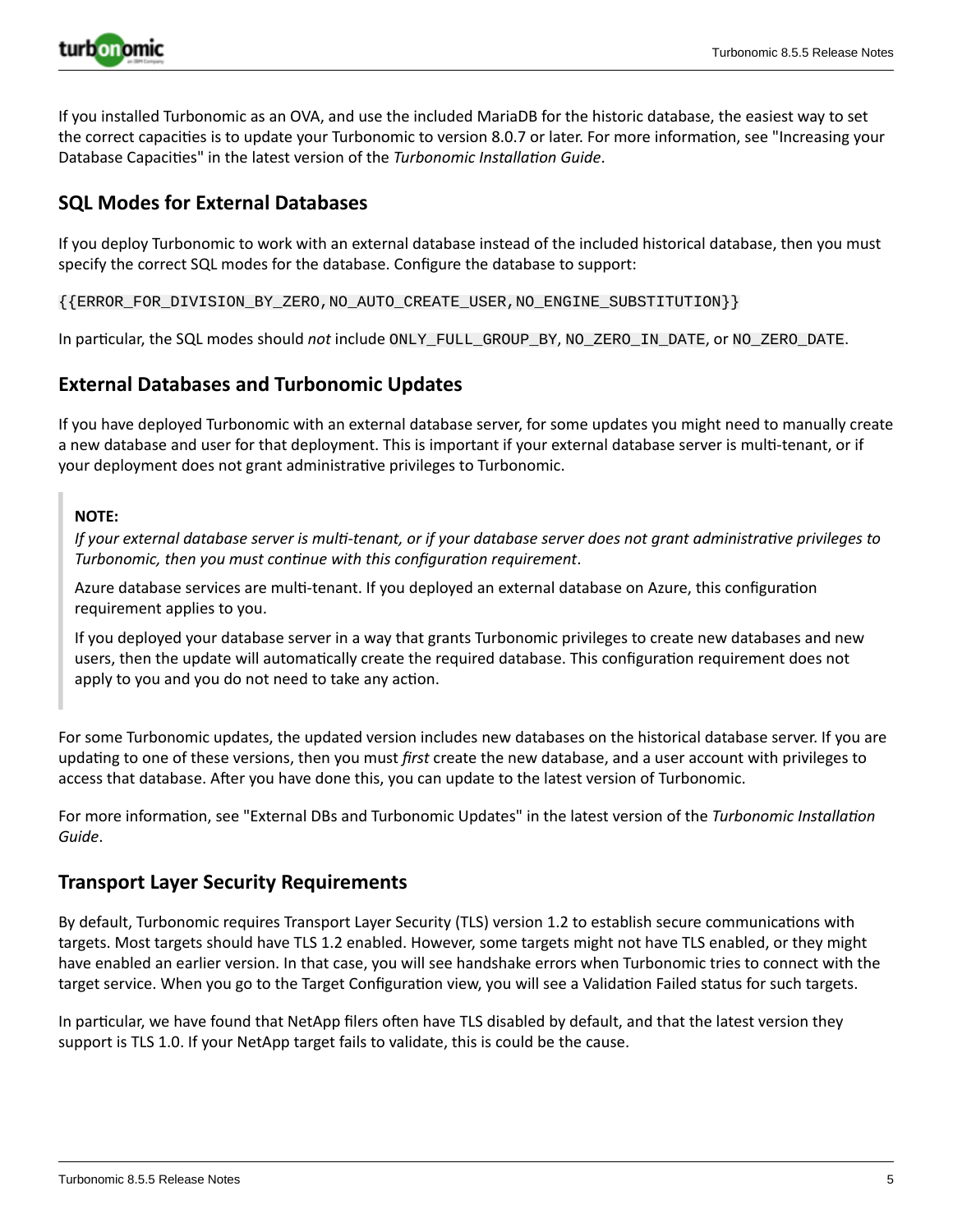

If target validation fails because of TLS support, you might see validation errors with the following strings:

No appropriate protocol

To correct this error, ensure that you have enabled the latest version of TLS that your target technology supports. If this does not resolve the issue, please contact Technical Support.

• Certificates does not conform to algorithm constraints

To correct this error, refer to the documentation for your target technology (for example, refer to NetApp documentation) for instructions to generate a certification key with a length of 1024 or greater on your target server. If this does not resolve the issue, please contact Turbonomic Technical Support.

# Fixed Issues

• **Fixed Issue:**

**Customer Issue 120573,120680,120699**

## **When you edit VM or Host templates, saving changes erases the values that you specified for the template.**

You can create and edit VM and Host templates via the uer interface. When you edit a template and save your changes, the user interface changes the values for all the settings to zero..

• **Fixed Issue:**

#### **Customer Issue 120430,120549**

#### **When you enable or diable polices in a plan, the change does not take effect.**

You can edit plans to enable or disable polices on a given scope. The plan would then show the effect of those policy changes in your environment. However, when you enable or disable policies in a plan, the change does not take effect.

• **Fixed Issue:**

**Customer Issue 120368,120565,120598**

#### **When you run a Cloud Migration plan, the results can incorrectly fail to place VMs.**

When you run a Cloud Migration plan the plan can fail to complete, which can result in failure to place VMs.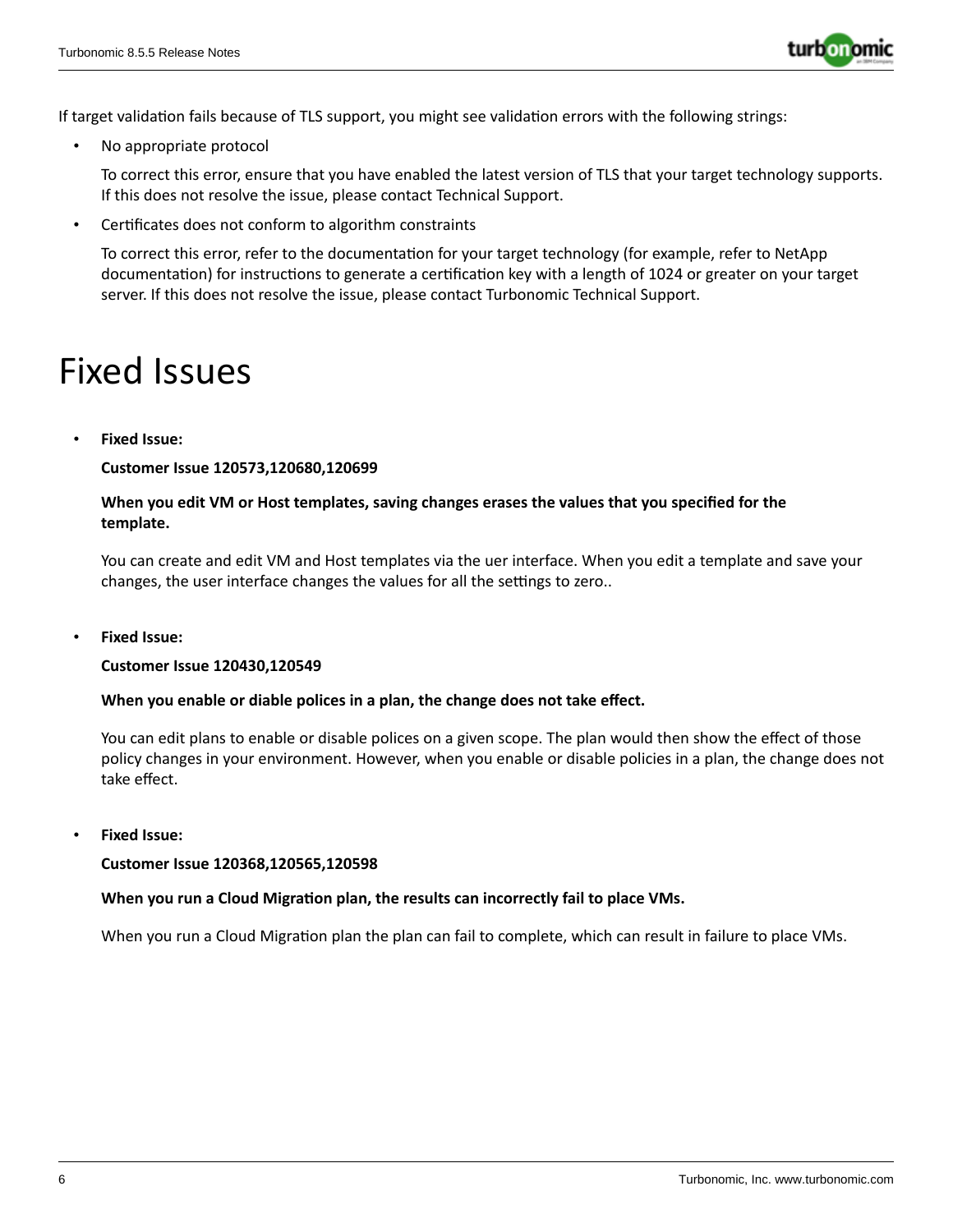

• **Fixed Issue:**

#### **Customer Issue 120404**

#### **For actions on Workload Controllers, analysis can generate duplicate action IDs.**

Assume Turbonomic generates an action for a Workload Controller. If it generates another action for the same Workload Controller, but with different values for the desired entity resources, then it can assign the ID for the initial action to this new action. This can result in the logs showing an incorrect number of executed actions.

#### • **Fixed Issue:**

## **Customer Issue 120263**

#### **For users with the ADVISOR role, Capacity and Usage charts are blank.**

For users that are configured with the *Advisor* role, the following charts are blank:

- Usage and Capacity
- Virtual Machine Multiple Resources
- Top Virtual Machines
- **Fixed Issue:**

#### **Customer Issue 120211**

#### **For Azure environments with many database entities, the performance for discovery is unacceptable.**

For Azure environments that include many database entities, discovery can be unacceptably slow.

• **Fixed Issue:**

#### **Customer Issue 119870**

#### **For vCenter Server, under a specific circumstance analysis can incorrectly identify ctk files as wasted files.**

In vCenter Server environments, Turbonomic can discover wasted files and recommend actions to delete those files. The ctk filename should be  $\text{ctk}$ .  $\text{vmdk}$ . If the filename uses an upper-case file extension ( $\text{ctk}$ .  $\text{VMDK}$ ), then analysis can incorrectly identify it as a wasted file.

• **Fixed Issue:**

#### **For vCenter Server, under specific circumstances analysis can log an error for utilization threshold settings that are less than minimum.**

For vCenter Server (vC), analysis calculates utilization thresholds as a function of a percentage that has been set in the vC environment. If that percentage setting exceeds 100%, then the utilization threshold calculation will fall below the allowed minimum. The logs can include errors with the following statements:

- Value -100.0 for setting memoryUtilization less than minimum
- Value -100.0 for setting cpuUtilization less than minimum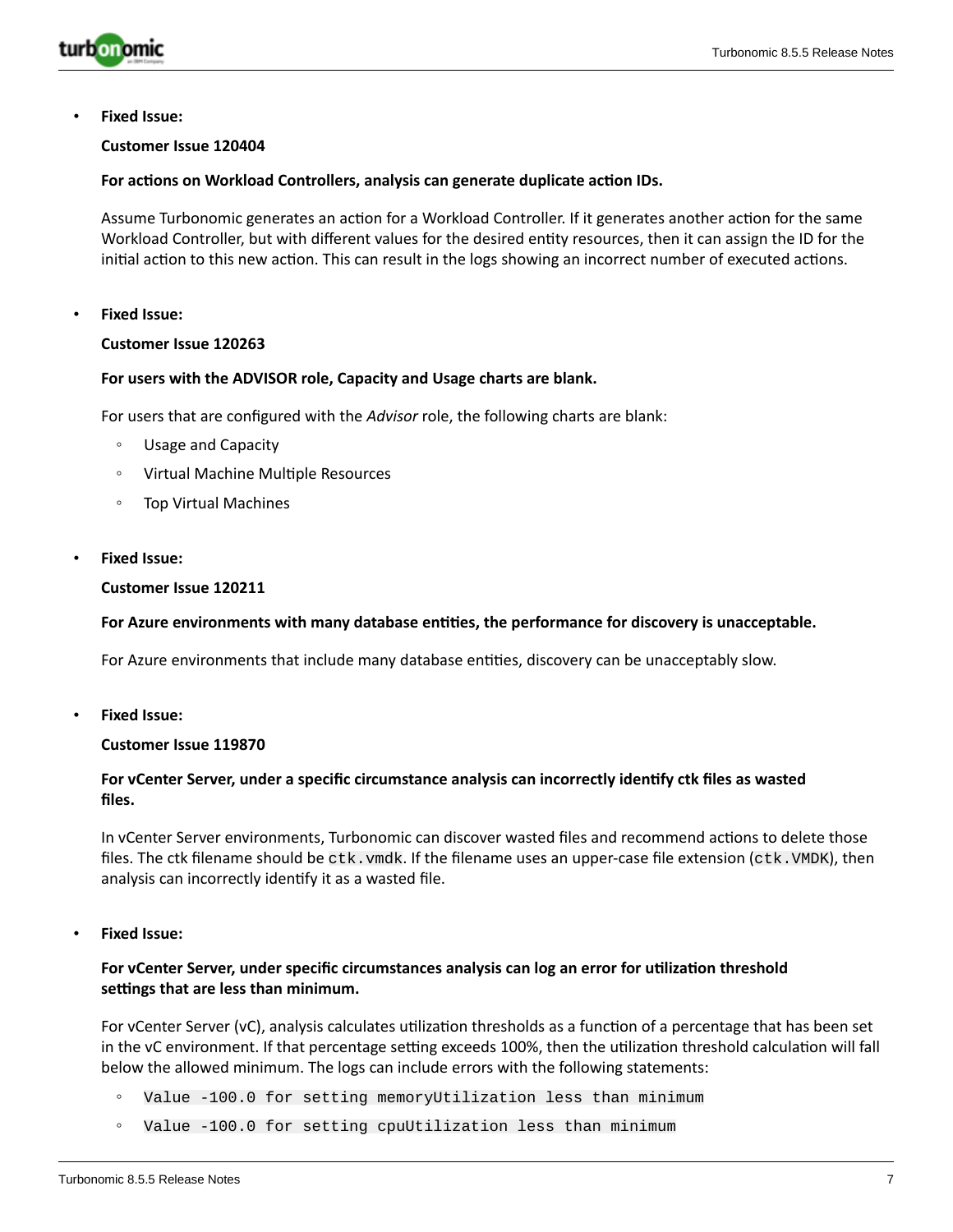

# Known Issues

## • **Known Issue:**

## **When you view the details table for the Top Accounts chart, the Actions Taken and Saved By Actions columns can fail to show current data.**

When viewing the Top Accounts chart, you can click **Show All** to see a details table. Under some circumstances, this table can fail to update with new data in the **Actions Taken** or **Saved By Actions** columns. For example, these columns can show zero even if you have taken actions that reduced costs.

To see current actions data, display the Executed Actions chart.

• **Known Issue:**

## **Hardware Refresh to replace hosts with HCI templates can fail to place workloads.**

When running a Hardware Replace plan, the plan can fail to place workloads onto HCI hosts. The plan correctly places workloads if the plan scope is in a hyperconverged environment. If the scope is *not* in a hyperconverged environment, then you must scope the plan to an entire cluster, and you must configure the plan to replace all the hosts in the cluster with HCI templates.

• **Known Issue:**

#### **Customer Issue 120706**

#### Under specific conditions, an update of the platform can cause it to lose all of its target configurations.

When updating Turbonomic from a version earlier than 8.5.3, if the username for any user accounts includes a % character, the update will fail to include your target configurations.

If this occurs when you update, contact your support representative for assistance.

#### **NOTE:**

You should always back up your installation before you run an update.

• **Known Issue:**

#### **Customer Issue 119952,120367**

## **For AWS environments that have RI discount sharing turned off, analysis does not manage RI coverage and utilization.**

In AWS, you can turn off RI discount sharing for specific accounts. These accounts will not share any discounts with other accounts. Turbonomic does not recognize RI coverage or utilization for these accounts. For example, the RI Coverage and RI Utilization charts will show zero values.

If you encounter this situation, contact your support representative for a possible workaround.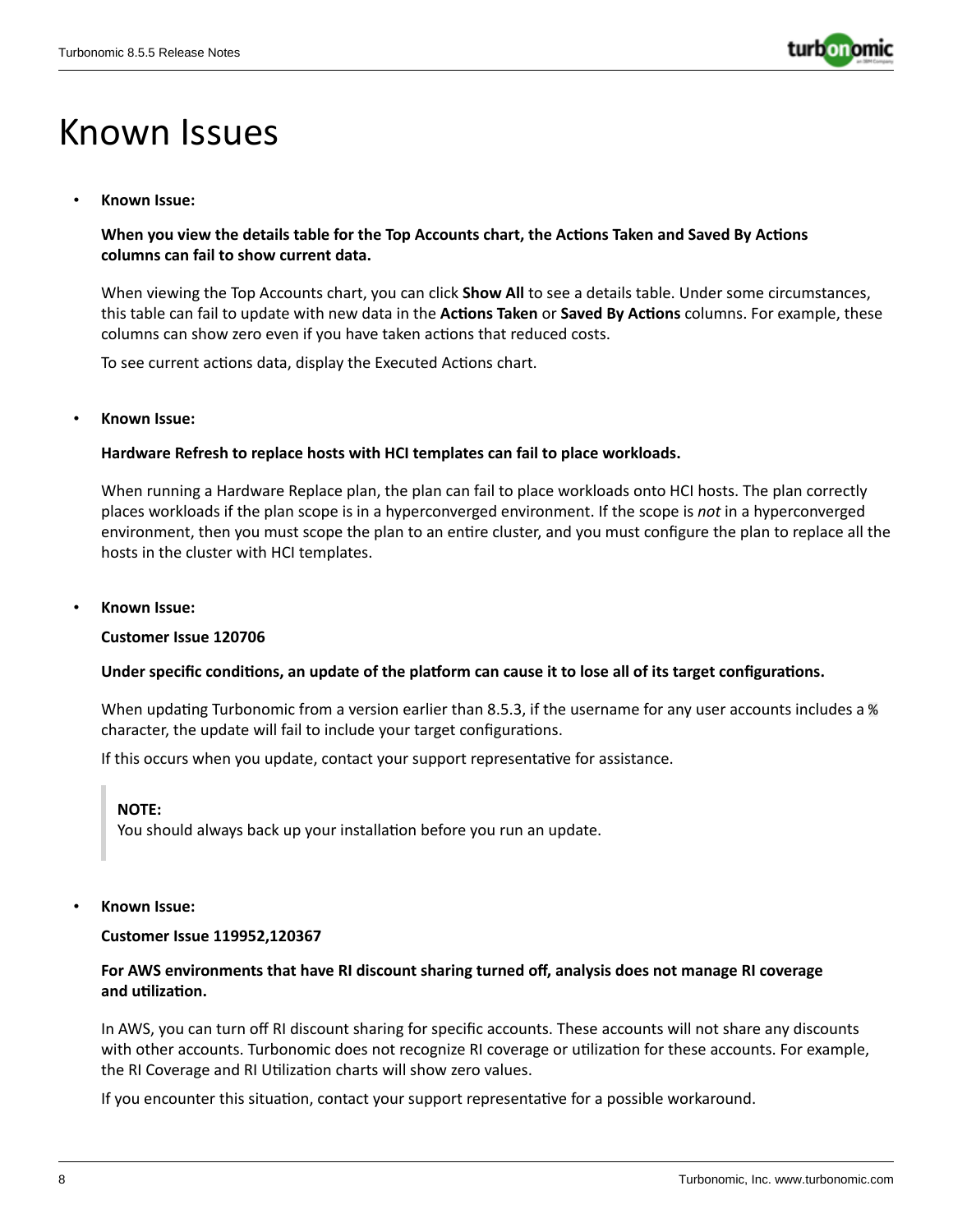

#### **Customer Issue 119471,119789**

#### **For Headroom plans, you can specify the desired state for overprovisioned commodities.**

Turbonomic runs nightly plans to calculate headroom in clusters; the number of VMs you can add to a cluster without exceeding limits for Memory, CPU, or storage. For example, if you want a desired state of 80% consumption, the plan will not add VMs that will exceed 80% utilization of resources in the cluster.

Note that reservations use these headroom calculations to determine whether Turbonomic can place the workloads in a reservation request.

By default, plans do not keep the utilization of overprovisioned resources within the desired state (80% in the above example). The plan calculates 100% utilization of overprovisioned resources. However, when placing reservations in the cluster, analysis could recommend provisioning new hosts as a way to keep the overprovisioned resources within the desired state.

We have introduced a setting you can make to enforce the desired state on overprovisioned resources. This can result in a lower calculated headroom. But when a reservation places and powers on a new VM, it is guaranteed to fit on the current infrastructure. Analysis will not see a need to provision a new host to support the VM's overprovisioned resources.

To turn on this feature, edit the topology-processor settings in the cr.yaml file:

1. Open an SSH terminal session on your Turbonomic instance.

Log in with the System Administrator that you set up when you installed Turbonomic.

2. Open the cr.yaml file for editing. For example:

vi /opt/turbonomic/kubernetes/operator/deploy/crds/charts\_v1alpha1\_xl\_cr.yaml

- 3. In the spec/properties section, find the entry for the topology-processor component.
- 4. Add the following properties to the component spec:

considerDesiredStateForProvisioningInClusterHeadroomPlan: true

considerUtilizationConstraintInClusterHeadroomPlan: true

5. Save and apply your changes to the platform.

After you save your changes, use kubectl to apply the changes:

kubectl apply -f /opt/turbonomic/kubernetes/operator/deploy/crds/ charts\_v1alpha1\_xl\_cr.yaml

For assistance, contact your Support representative.

#### • **Known Issue:**

#### **For Kubernetes, in some environments analysis cannot execute Scale Node actions.**

For Kubernetes OCP 4.x and AKS environments, Turbonomic can generate and execute Scale Node actions. However, if the environment includes other K8s distributions that don't support execution of Scale Node actions (EKS, AKS, and OCP), then Turbonomic can disable execution of *all* Scale Node actions in the environment.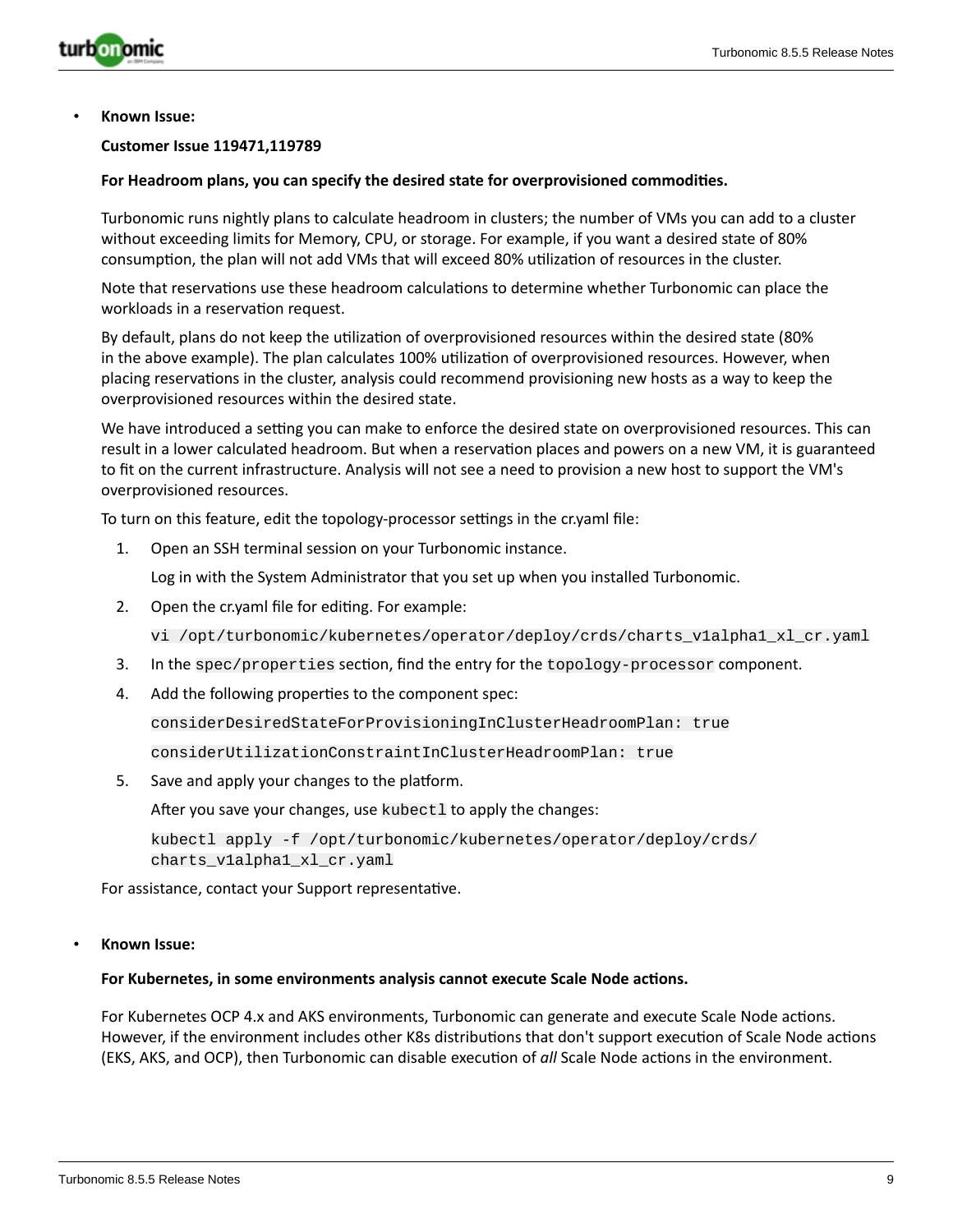

## **For Kubernetes environments with nodes running Linux with cgroup v2 enabled, you must use Kubernetes version 1.23.2 or later.**

For Kubernetes environments with nodes running Linux with cgroup v2 enabled, an issue in earlier versions of Kubernetes prevents Turbonomic from collecting CPU utilization data for the affected nodes. To collect CPU utilization from the cgroup v2 nodes, you must run Kubernetes version 1.23.2 or later.

#### • **Known Issue:**

#### **Customer Issue 118620,119176**

## **For very large environments, under rare circumstances queries can lock the database and cause gaps in discovered data.**

For very large environments, it is possible for queries to lock the database, and cause gaps in discovered data. When this occurs you can see errors similar to the following:

- [RollupProcessor] : Error during rollup activity for table vm\_stats\_latest:
- [ComponentBasedTargetDumpingSettings] : Retaining 0 discovery dumps for target

If this occurs in your environment, contact your support representative for a workaround.

• **Known Issue:**

## **Billed costs shown in Turbonomic and Google Cloud Platform (GCP) do not match due to time differences.**

Billed costs shown in Turbonomic charts and GCP billing reports do not match because Turbonomic uses UTC, while GCP uses local time. However, costs shown in both places are correct and reliable.

• **Known Issue:**

## **For IBM FlashSystem, a known FlashSystem issue can cause some models to show intermittent target errors.**

For some models of IBM FlashSystem platforms, Turbonomic can show intermittent Invalid Credentials target errors. This is caused by a known FlashSystem REST service issue with platforms that have less than 64GB of memory.

If you experience this issue, use the following command to restart the FlashSystem REST service:

```
satask restartservice -service cfrest
```
Please contact your IBM FlashSystem Support representative for more information.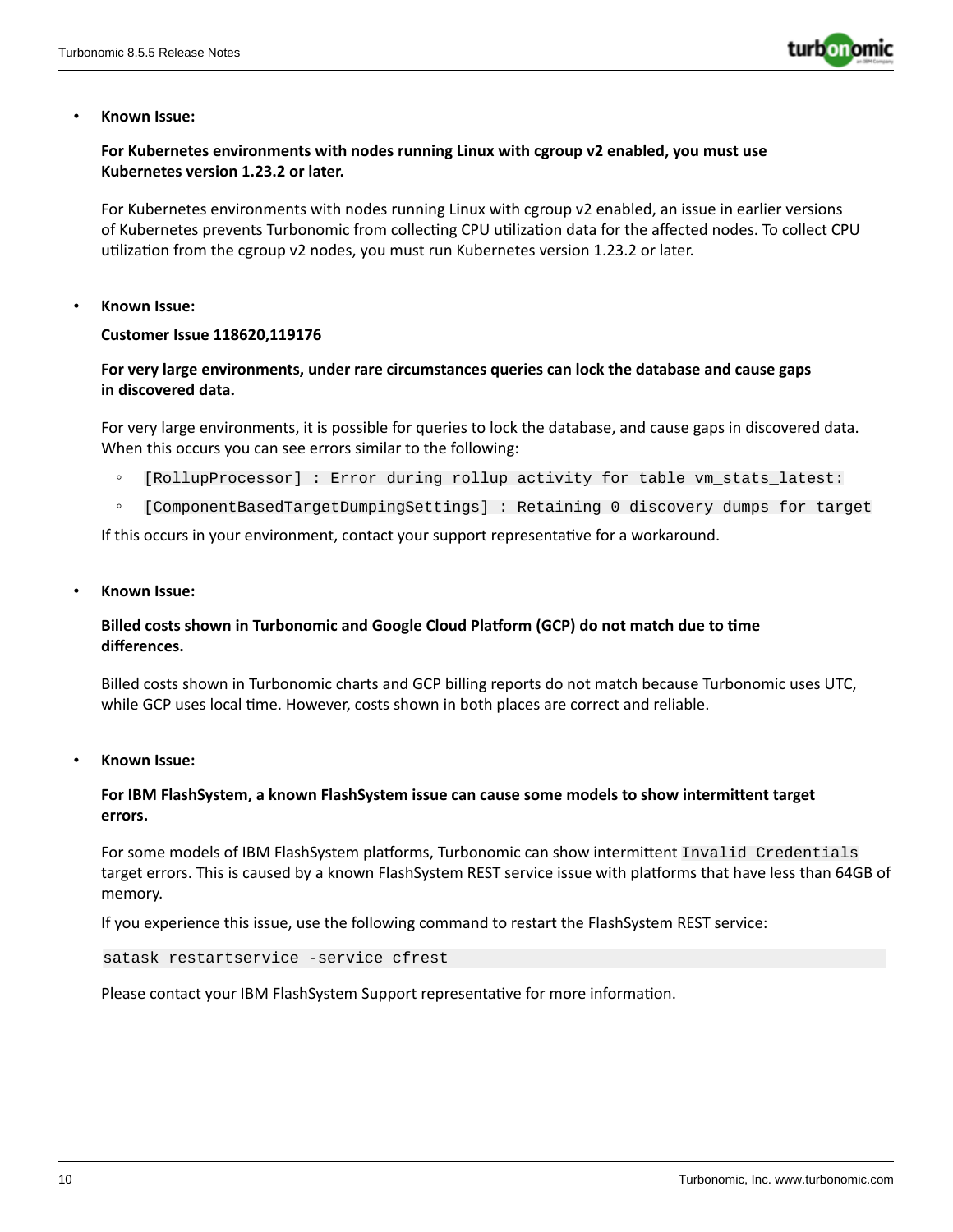

#### **Customer Issue 117905**

#### **For workloads with very large disks, Storage vMotion can time out.**

Storage vMotion actions for VMs with very large disks can time out. If you experience this, contact your support representative for help changing the timeout threshold.

• **Known Issue:**

#### **Customer Issue 117307**

## **When updating your installation, under rare circumstances the Topology Processor component can fail to restart.**

When updating Turbonomic, under rare circumstances the topology-processor pod can fail to restart. The log posts an error with the statement:

AccessDeniedException: /home/turbonomic/data/kv

If you experience this problem, please contact your support representative for a workaround.

• **Known Issue:**

#### **For Azure, targets in the Australia Central region can show inconsistent pricing for VM license costs.**

For Azure environments running in the Australia Central region, the pricing for license costs that is reported to Turbonomic can be incorrect. As a result, the user interface can display incorrect license costs for Linux or Windows operating system licenses.

• **Known Issue:**

#### **For Azure and AWS, analysis does not consider the full cost for some workloads.**

For Azure environments, analysis considers the base OS cost, but does not consider additional costs for support or other add-on features that are bundled with the OS. The affected OS types are Ubuntu PRO, SUSE 24/7, and RHEL with HA.

For AWS environments, analysis does not consider AWS Marketplace costs.

#### • **Known Issue:**

#### **For certain installation configurations, an online update can take longer than expected.**

If you have installed Turbonomic behind a firewall and opened ports for the Docker Hub services that deliver the Turbonomic, it is possible that the script onlineUpgrade. sh can take 30 to 45 minutes to complete. If you have trouble running the update, please contact your support representative.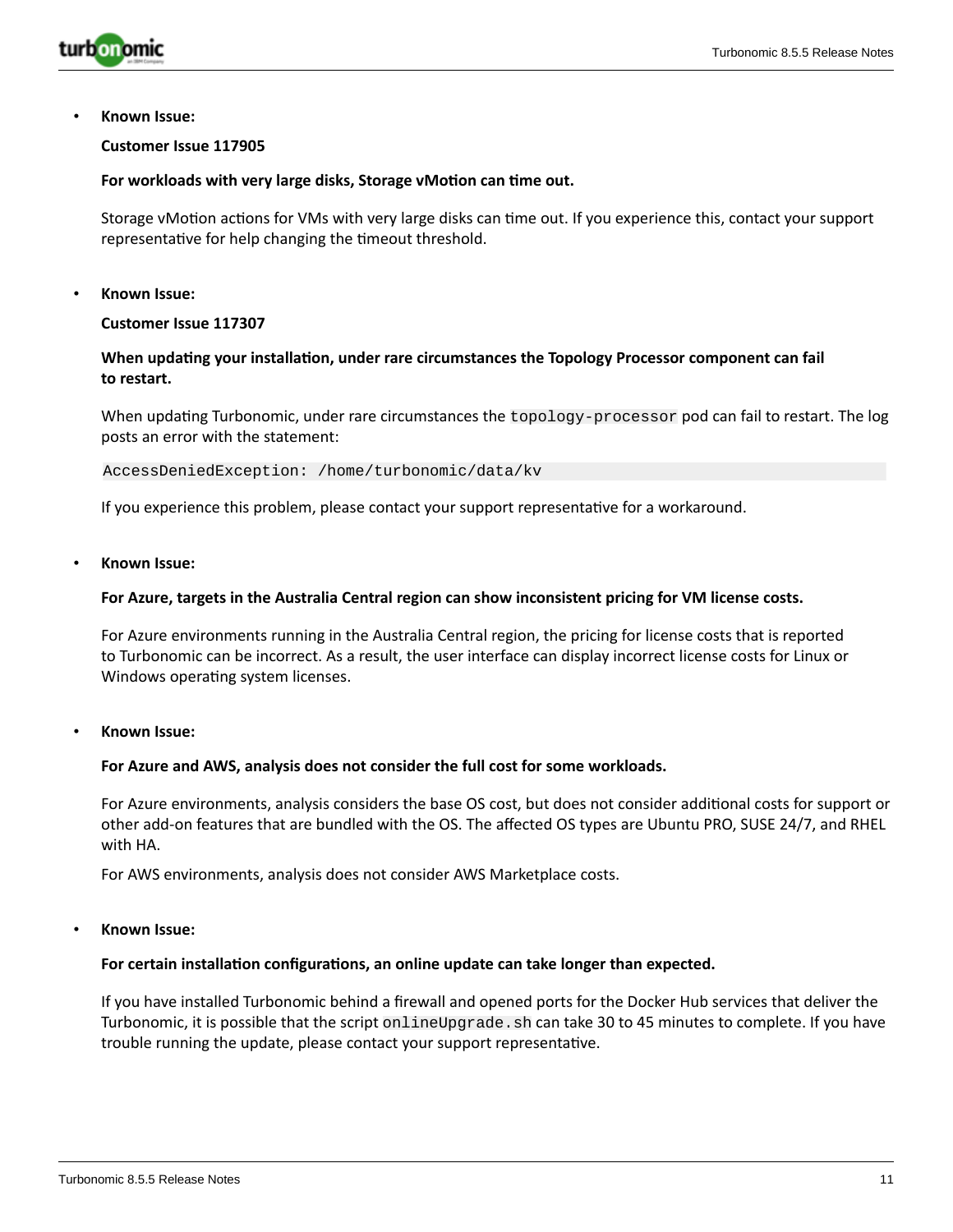

#### **After updating the platform, Embedded Reports can fail to display.**

Under some circumstances, after you update Turbonomic to a new version, the Embedded Reports page can fail to display. The update appears to have completed successfully, but the Embedded Reports components appear to be running and ready. However, when you click on the Embedded Reports button, you get the following error:

failed to log in as user, specified in auth proxy header.

This can occur when the host VM takes a long time to completely start up all the platform components. If you encounter this problem, make sure all the components are running, and then execute the following command to restart the grafana pod:

kubectl delete pod -l app=grafana

For assistance, contact your support representative.

#### • **Known Issue:**

## **For Citrix XenCenter environments with VMs that share storage, analysis can report excess capacity for thin-provisioned storage.**

For Citrix Hypervisor targets, analysis can calculate thin-provisioned capacity for storage. However, if multiple VMs share that storage, the calculated storage capacity can be doubled for each additional VM.

• **Known Issue:**

### **Customer Issue 116930**

## **For Fabric environments, when you scope the view to Datacenter the supply chain can fail to include all the related Host entities.**

For environments that include Fabric targets, under some circumstances a view that you scope to the Datacenter might not include all the related Host entities. This can happen for hosts that include the hyphen character ("-") in the Host name. For example, for Cisco UCS targets, the supply chain will not show UCS hosts (that use the hyphen character in their names) when you scope to the Datacenter entity.

• **Known Issue:**

#### **Customer Issue 115635**

#### **For Azure, under some circumstances a successful scaling action appears in the logs as failed.**

For Azure environments that include Availability Sets, under some circumstances a successful scaling action appears in the Turbonomic logs as failed.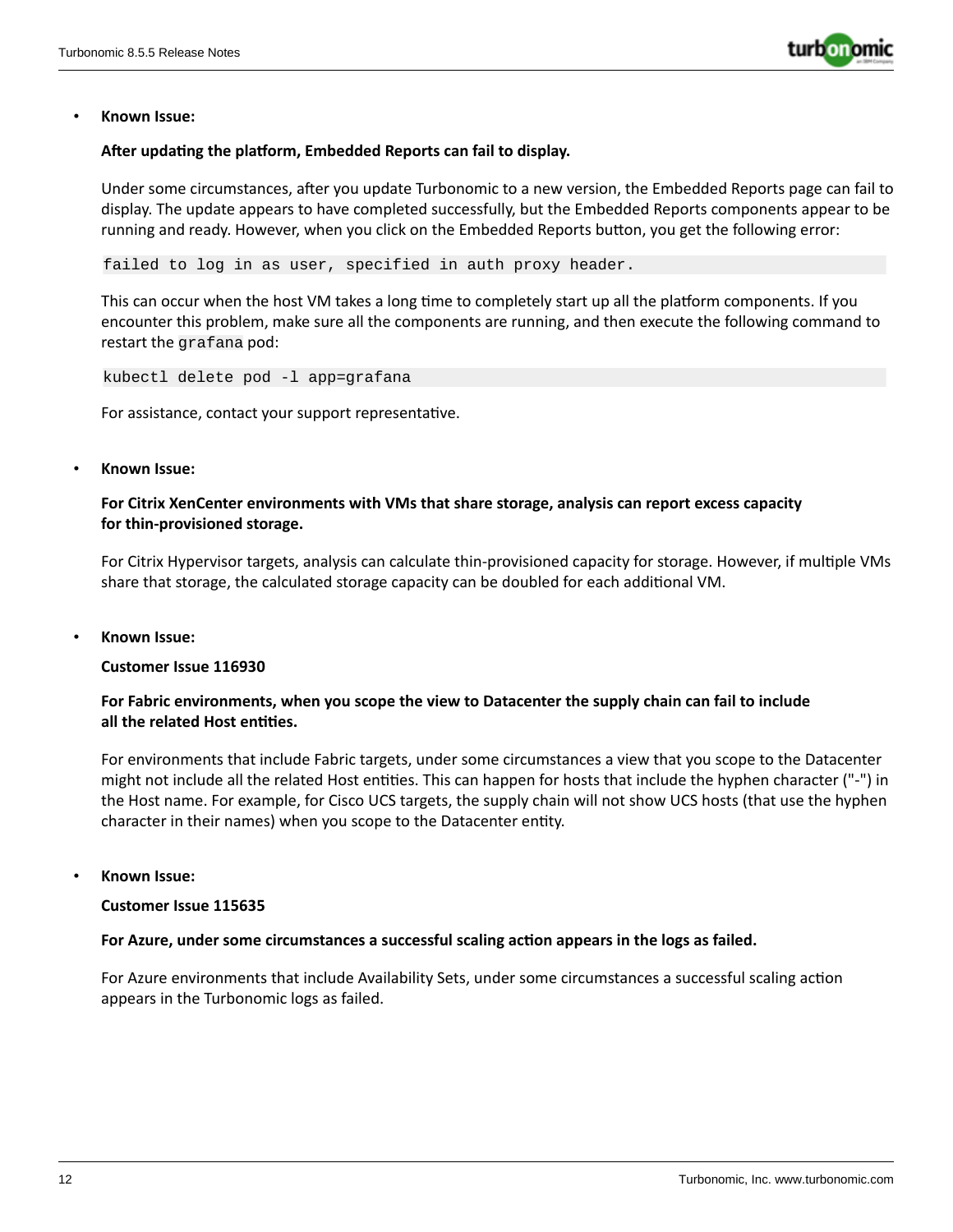

#### **Customer Issue 114942,118692**

## **With Executed Actions charts, some data is missing for actions on entities that have been removed from the environment.**

When you view Executed Actions charts or export data from them, some data is missing for actions on entities that have been removed from the environment. For example, assume an action was executed on a storage volume, and that volume has later been removed from the environment. In that case, the exported data for that action will not include values that describe the removed volume.

#### • **Known Issue:**

### **For Azure, if you connect the target through a proxy, then the target does not discover unattached storage volumes.**

For Azure environments, if you connect to the Azure target through a proxy, then Turbonomic does not discover unattached volumes.

This issue occurs because the AzureVolumes probe must update the version of the azure-storage-sdk that it uses.

#### • **Known Issue:**

#### **The Onboarding wizards can sometimes fail to close.**

When you first install Turbonomic, the user interface displays onboarding wizards to walk you through setting up your license, and configuring your first target. Under some circumstances, the button to end the wizard's workflow does not close the wizard. That can result in blocking you from continuing your Turbonomic session.

If the onboarding wizard does not close when you click **End Setup**, refresh the browser. That should close the wizard and leave you on the last user interface page that you visited.

#### • **Known Issue:**

### **For Kubernetes environments, when you enable Feedback and Diagnostics for your installation, the collected data can include Kubernetes cluster names.**

To help us improve the product, you can enable Turbonomic to collect anonymized and non-confidential data as you go about using the product. However, because of the way Kubernetes discovery works for Turbonomic, the collected data includes the names of any Kubernetes clusters that you have set up as targets. We do not make use of those cluster names in any way.

If you do not want Turbonomic to collect these cluster names, then you can navigate to **Settings / Maintenance Options / Feedback and Diagnostics** and turn off the option to share anonymized usage data.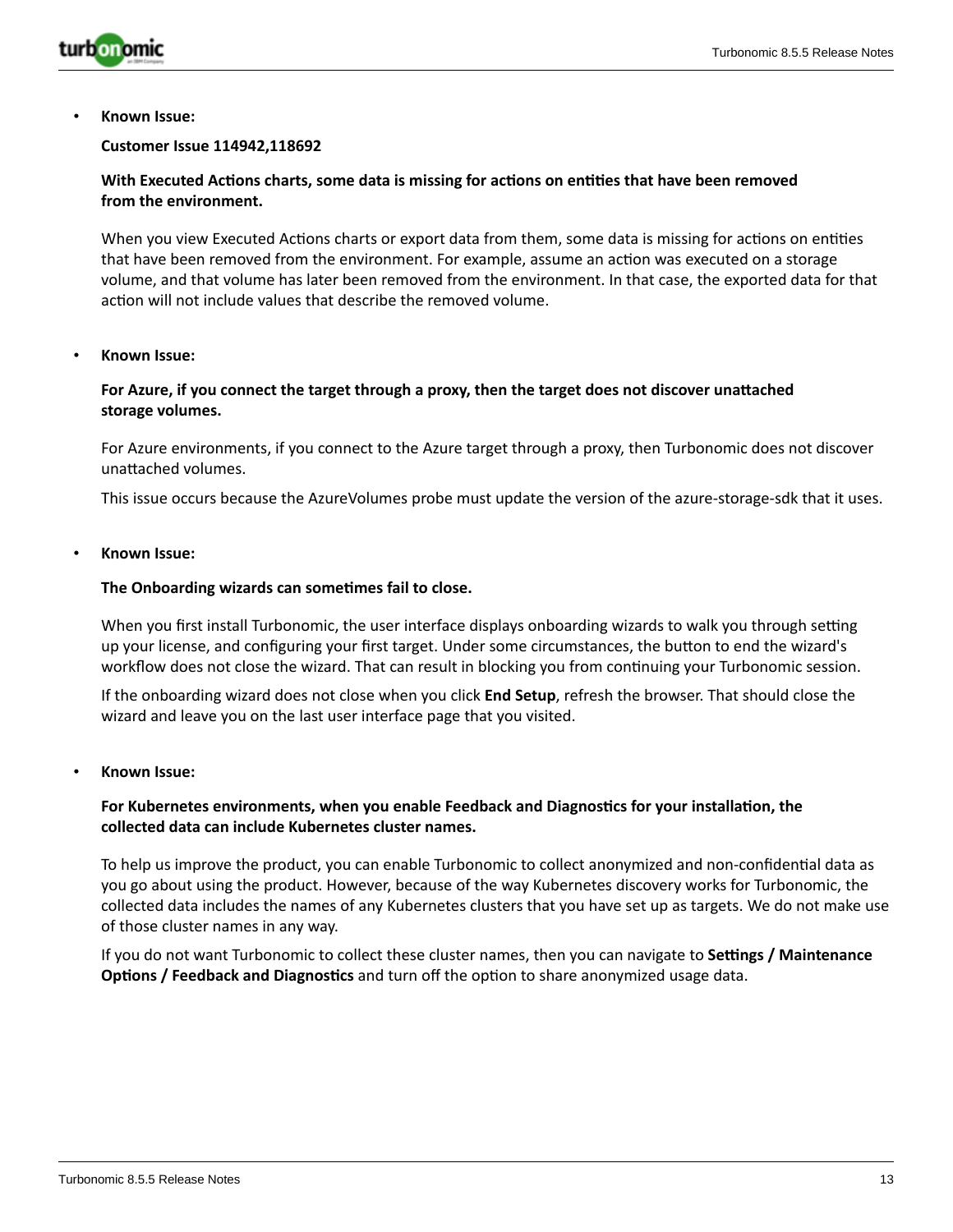

#### **Changes to a policy do not immediately show up in the user interface view of the affected scope.**

When you set the scope of the Turbonomic view to a group, you can then view the automation policies that impact the given group. If you edit a policy for that group (in Settings: Policies), and then scope the view to that group again, the policy changes do not appear in the display for that group.

The display should update within ten minutes, after the next round of incremental discovery. If the condition persists, log out of your session and log in again to update the display.

#### • **Known Issue:**

#### **Customer Issue 113340**

#### **Hitachi Vantara targets can incorrectly show multiple compliance actions.**

For Hitachi Vantara environments that enable storage replication, Turbonomic can generate repeated actions of the type, Reconfigure Storage to Provide Extent. In addition, replica storage entities and their providers can show incorrect utilization values.

#### • **Known Issue:**

When creating an automation policy, you can assign two or more schedules to the Action Execution Schedule setting. If the action is one that cannot be executed by Turbonomic, then for Service Now integrations the action appears in the Change Requests for display, only. Also, such an action is *only* affected by the first schedule in the policy.

#### • **Known Issue:**

## **For Migrate to Cloud plans, under rare circumstances the plan's actions list can show duplicate entries.**

For Migrate to Cloud plans, under rare circumstances the plan's actions list can show duplicate entries.

#### • **Known Issue:**

#### **For Azure environments, discovery does not support the Brazil Southeast region.**

For Azure environments, Turbonomic does not discover the Brazil Southeast region. Azure provides this region only to give business continuity and disaster recovery to workloads in Brazil South that require data residence.

The user interface does not display the Brazil Southeast region in any lists or charts. Also, if you do have workloads on that region, Turbonomic will not discover those workloads.

• **Known Issue:**

For ServiceNow environments, Turbonomic fails to save any automation policy that sets the Action Type to **Request Approval from ServiceNow**.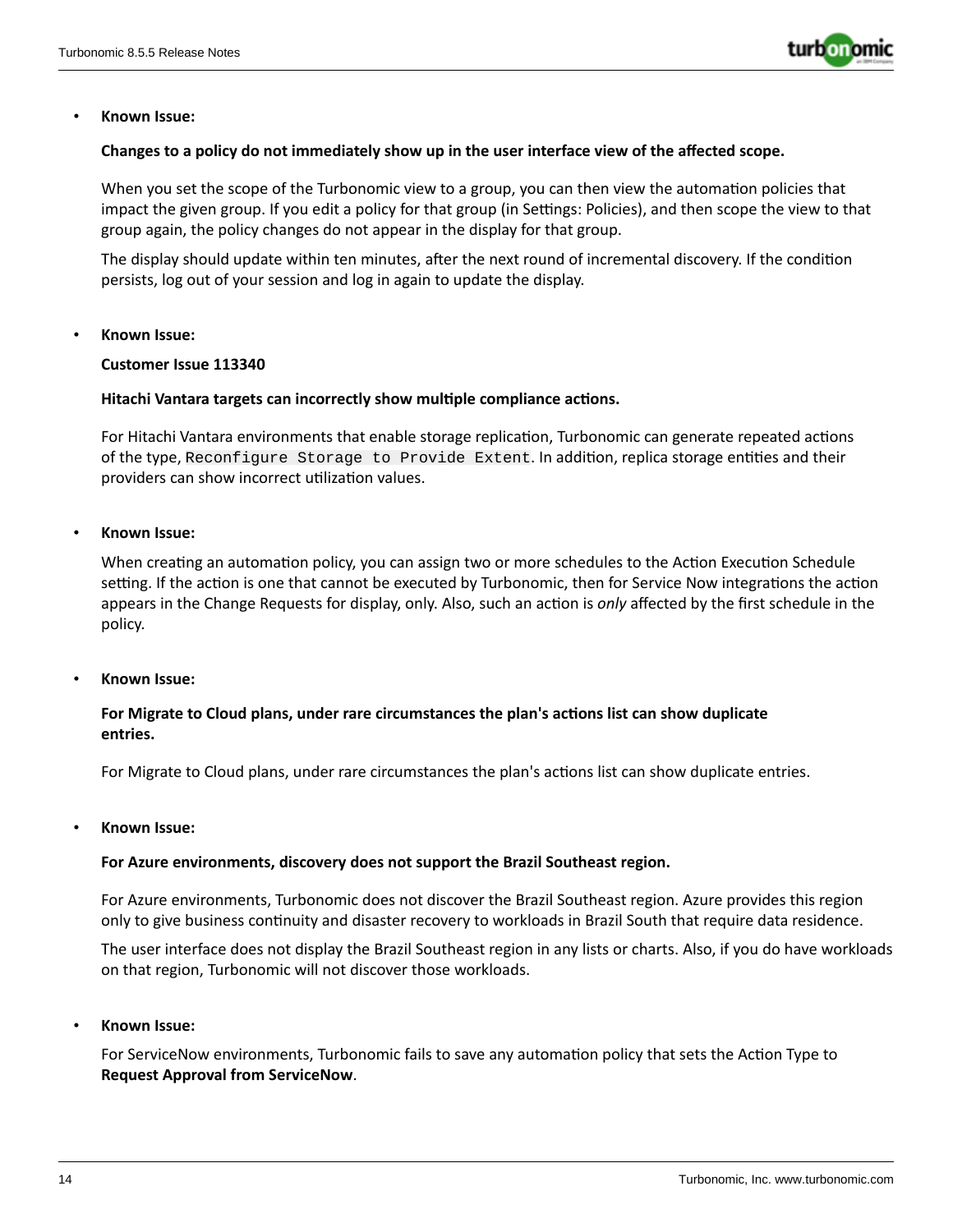

## **For AppDynamics environments, the platform cannot discover Database Servers if the target authentication uses oAuth for credentials.**

For AppDynamics environments, Turbonomic cannot discover Database Servers if the target authentication uses oAuth for credentials.

• **Known Issue:**

## **For Application Component automation policies, the user interface allows you to make conflicting settings.**

The Action Generation setting can show incorrect values that you can choose for the policy. As a result, you cannot save the policy.

• **Known Issue:**

## **For ServiceNow environments, the user interface allows you to set orchestration for actions that the ServiceNow integration does not support.**

For ServiceNow environments, the Turbonomic user interface allows you to set orchestration for actions that the ServiceNow integration does not support. If you configure orchestration for these actions, then either the action never generates a ServiceNow CR, or the action can fail when the CR is approved.

The actions you can configure but will not generate a CR are:

- Storage Suspend
- VSan Storage Resize

Note that storage resize for a VSan is accomplished by provision/suspend of Host. You should not configure ServiceNow orchestration for VSan Storage Resize. However, Host Provision is not currently supported for ServiceNow orchestration (see next).

- Host Provision
- File Delete
- Application Component No actions are supported

The actions you can configure but that can fail include actions that you must also configure for execution on the affected targets. These actions include:

◦ Host Suspend

For this action to succeed, it must be enabled in the given hypervisor, and there must be no VMs currently running on that host.

◦ Storage Provision

Currently Turbonomic can only execute a CR for this action on Pure and Dell Compellent storage.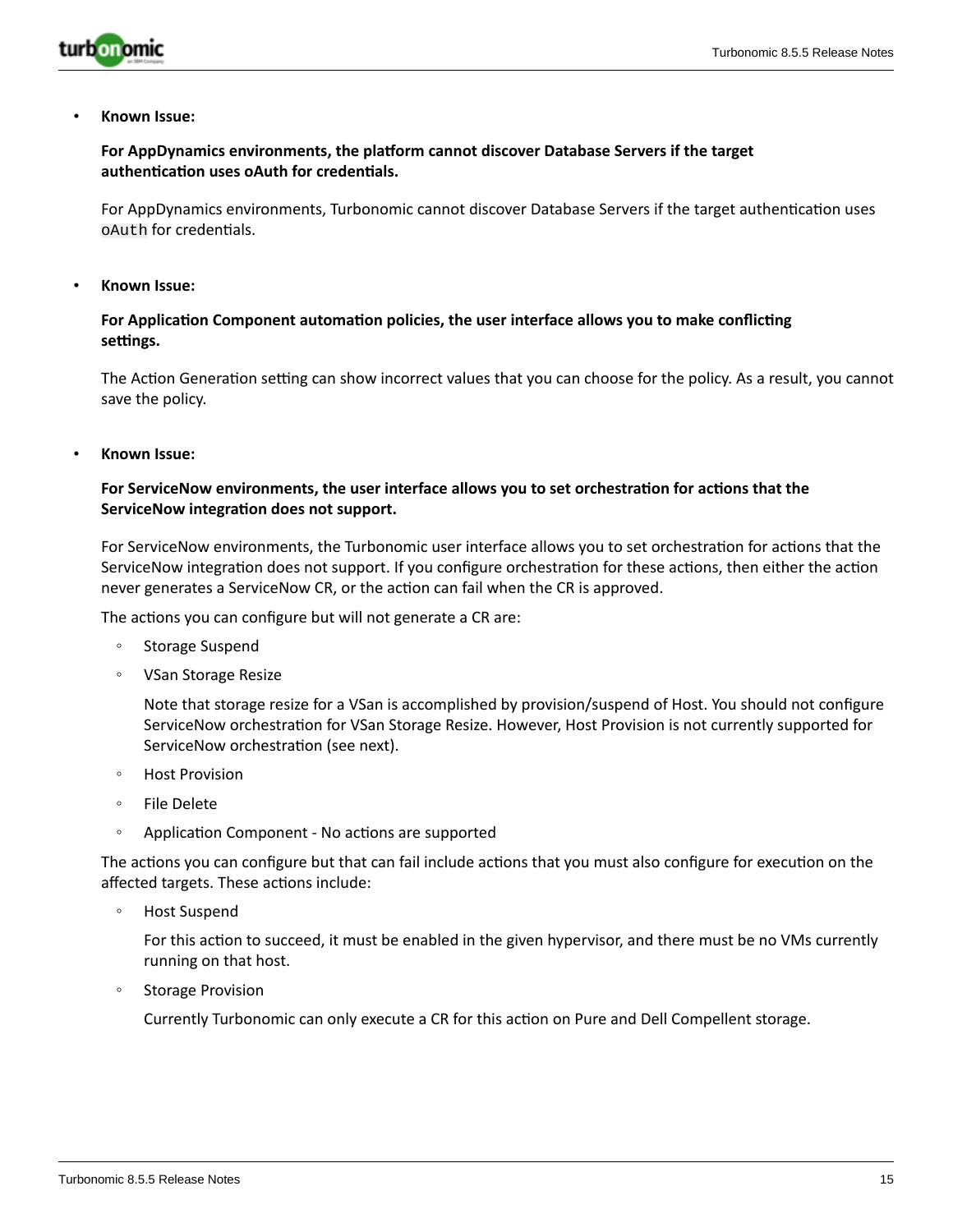

#### **The user interface does not currently show the billed costs for some Azure resource groups.**

For Azure environments, when you inspect resource groups, Turbonomic does not currently show the billed costs for those resource groups.

#### • **Known Issue:**

**Customer Issue 111396**

## **For cloud environments, under rare circumstances analysis can recommend resizing a VM to an instance type that is older and less capable than an equally priced instance type.**

Under most circumstances, when a cloud provider offers a new instance type that is meant to replace an older type, the provider offers it at a lower cost. In at least one instance we have seen a case with identical costs for the newer and older instance types. If this occurs, and capacity and cost are equal, Turbonomic cannot ensure that it chooses the newer instance type.

To work around this issue, you can create an Action Automation policy that excludes the older instance type.

• **Known Issue:**

#### **The All Actions chart does not include pending actions for databases or database servers.**

The All Actions chart does not include pending actions for databases or database servers.

• **Known Issue:**

#### **Customer Issue 110123**

#### **There is a memory limit for the data you can download from the All Actions chart.**

There is a memory limit for the data you can download from the All Actions chart. For example, assume you have executed many actions over time in your environment. As a result, the list of all executed actions might exceed the data limit. In that case, downloading a CSV file from the All Actions chart will fail.

#### • **Known Issue:**

#### **Under rare circumstances, the etcd.service can fail.**

Under rare circumstances the Turbonomic platform stops responding. This occurs when etcd.service fails. When it does occur, you should see the following error:

Error response from daemon: endpoint with name etcd1 already exists in network host

To recover from this situation, restart the docker service for the Turbonomic platform. execute the command: sudo systemctl restart docker.service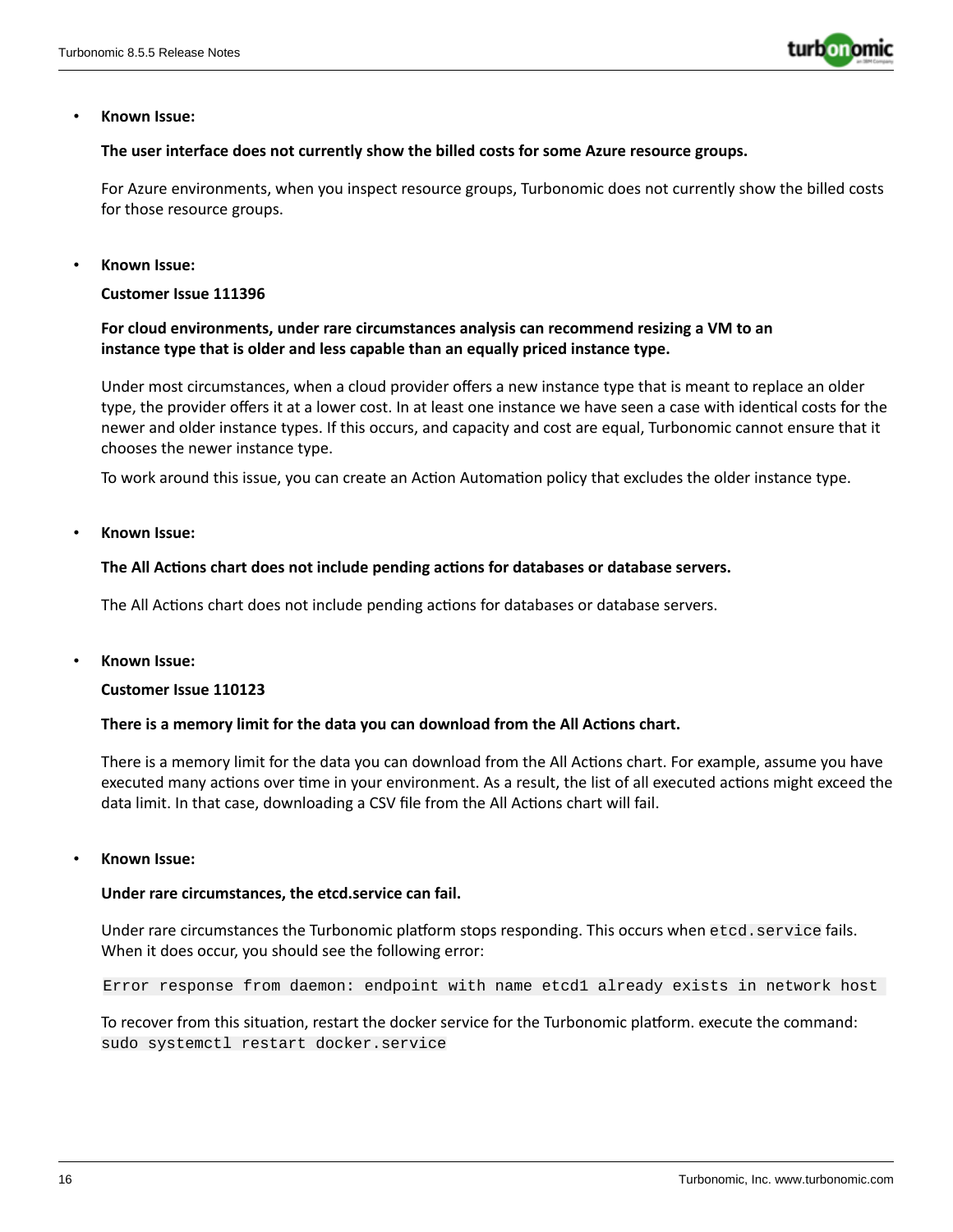

#### **You must use certain templates when using PLACE to set up reservations or deployments.**

When you use the **PLACE** page to set up a reservation or a deployment, you choose the templates to represent the workload you will deploy. The templates you choose must include an **Image** specification that gives the path to the VM package, and optional placement constraints.

Typically, you will use templates that are discovered through your hypervisor targets. Along with discovering resource capacities for the given VM, Turbonomic should also discover the Image specification for a given discovered template. However, in this version Turbonomic does not discover the Image descriptions. In addition, discovered templates and their image specifications are read-only. For this reason, you cannot set up placement or reservations using discovered templates.

#### • **Known Issue:**

## **For resources that do not support Reserved Capacity, charts can show them with zero reserved capacity.**

Ring charts that show the utilization of different resources show a yellow segment whenever the Reserved Capacity for the resource is zero. For some resources there is no concept of reserved capacity, yet the ring chart still shows a yellow segment.

#### • **Known Issue:**

#### **Optimized Improvements for plans do not include hosts to provision.**

For cases where actions indicate provisioning new hosts, the Optimized Improvements chart does not include the hosts to provision in the After Plan section.

#### • **Known Issue:**

#### **Customer Issue 99189,99805**

#### **In vCenter environments, you might see high storage latency, or excessive storage provision.**

In vCenter environments, you might see unusually high storage latency values or excessive recommendations to provision new storage. There is a known problem with the storage latency values that vCenter Server versions 6.5.u1x and earlier return via the API. These versions can return unusually high storage latency values.

Turbonomic considers storage latency when calculating whether to move a VM to existing storage, or whether to provision new storage. Because of this known problem, Turbonomic can incorrectly recommend provisioning storage when moves are appropriate.

If you encounter this problem, then you should create a policy that disables storage moves for VMs that are managed by vCenter Server versions 6.5.u1x and earlier. To create this policy:

- Create a VM group that contains all the affected VMs. Note that Turbonomic automatically creates a group named VMs\_vCenter that you might be able to use.
- Create a new VM automation policy. This policy will disable storage move actions.